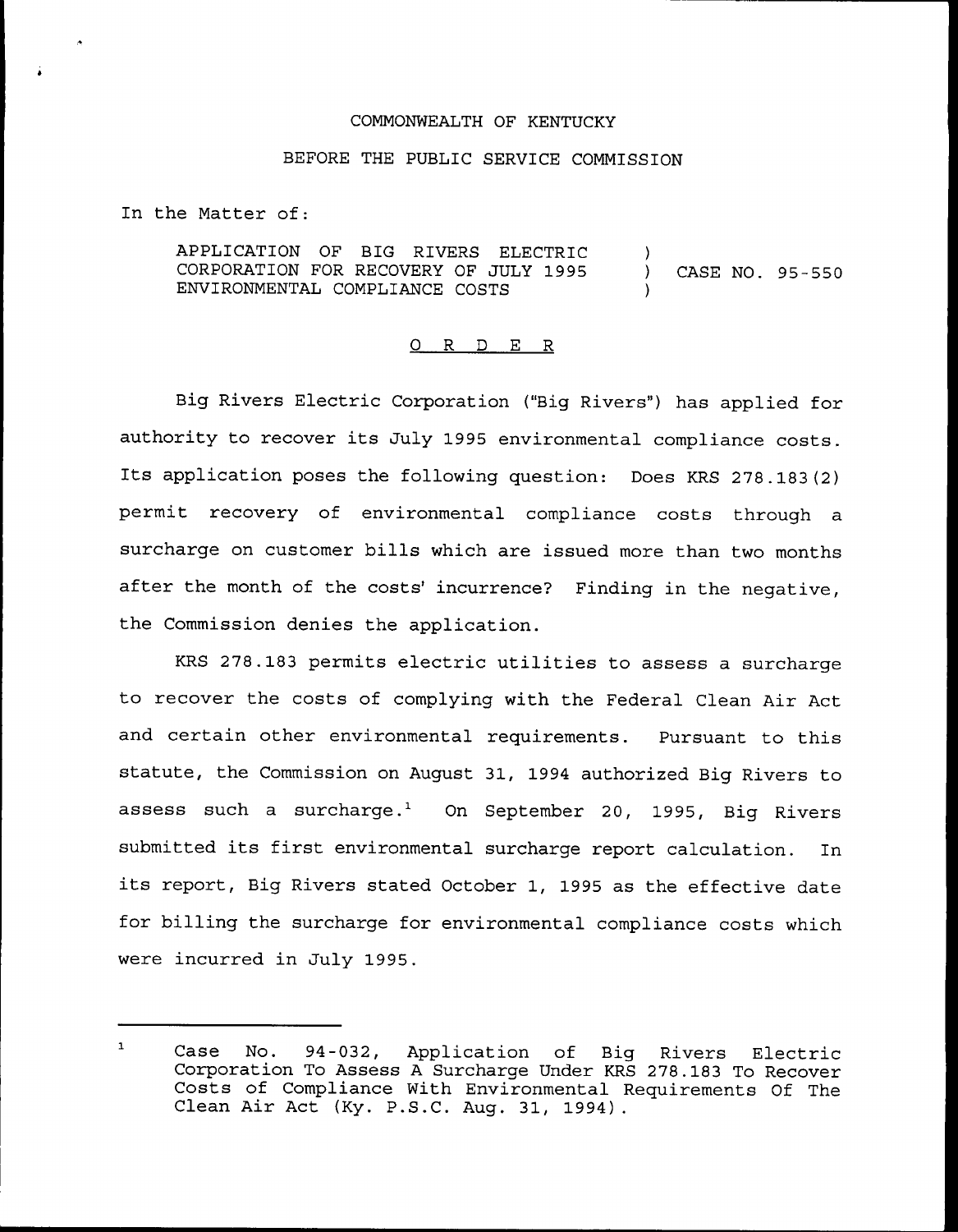Finding that KRS 278.183 required Big Rivers to bill any surcharge for recovery of environmental costs incurred in the month of July 1995 no later than September 30, 1995, the Commission's Executive Director rejected the filing.<sup>2</sup> In rejecting the filing, he relied upon Section <sup>2</sup> of the Environmental Surcharge Statute which provides that:

> Recovery of costs pursuant to subsection (1) of this section that are not already included in existing rates shall be by environment surcharge to existing rates imposed as a positive or negative adjustment to customer bills in the second month following the month in which costs are incurred.

KRS 278.183(2) (emphasis added).

Contending that this interpretation is erroneous and that all statutory filing requirements have been met, Big Rivers then applied for authority to recover its July 1995 environmental compliance costs through a subsequent billing.<sup>3</sup> It offers three arguments to support its application.

First, Big Rivers argues that KRS 278.183(2) requires that the electric utility place the environmental compliance costs on the customer bill for power usage incurred in the second month following the compliance costs' incurrence. For example, if compliance costs were incurred in July 1995, an electric utility

 $\overline{2}$ Letter of Don Mills, Executive Director, Public Service Commission of Kentucky, to John J. West, Vice General Manager of Finance, Big Rivers Electric Corporation (Oct. 12, 1995).

<sup>3</sup> Big Rivers'pplication was filed on December 5, 1995. The Commission subsequently permitted Kentucky Utility Industrial Customers, Inc. and the Attorney General to intervene in this proceeding. No party sought a hearing in this matter.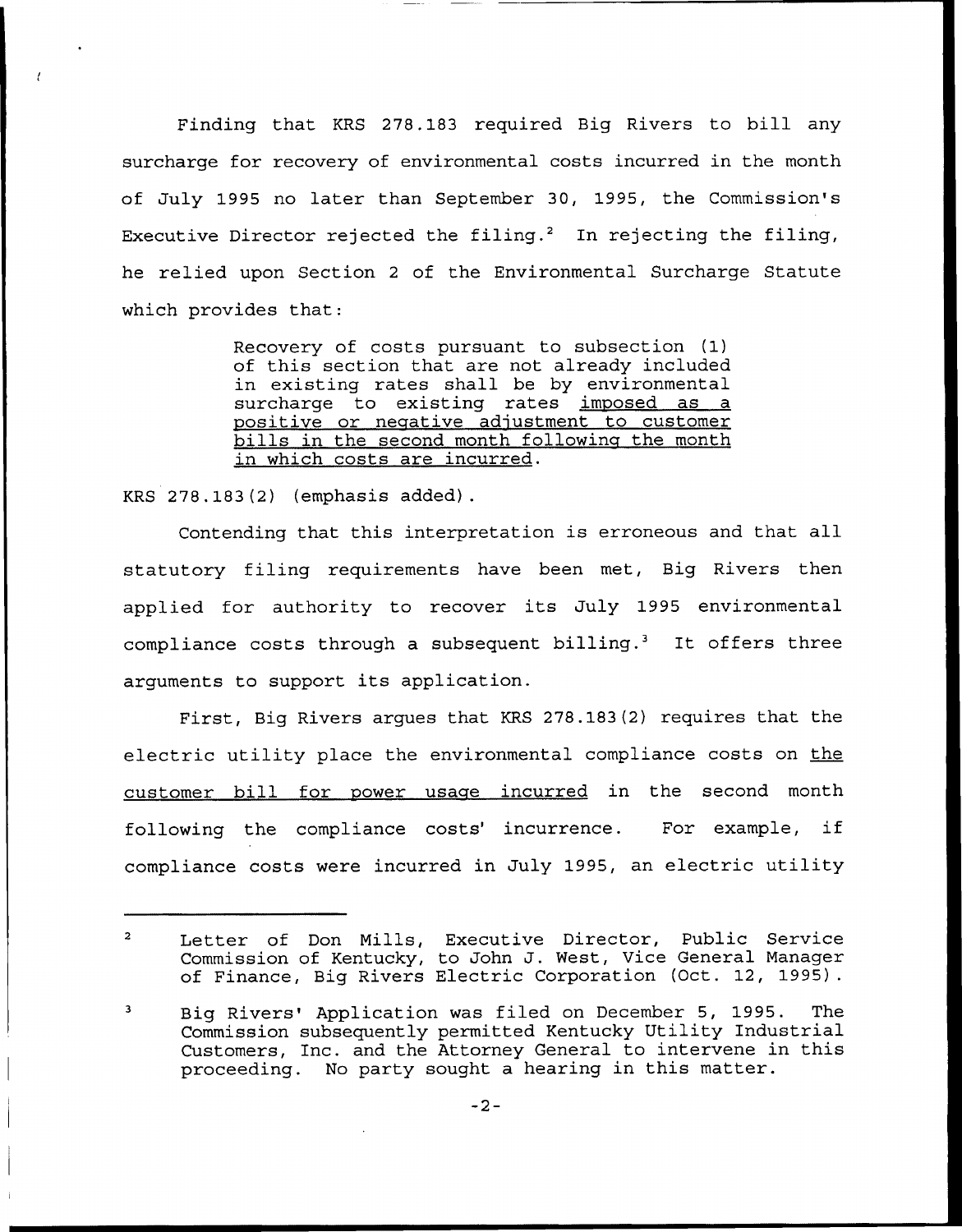must place them on its customers' bills for power usage incurred in September 1995. Big Rivers contends that this interpretation is consistent with its practice under the Commission's Fuel Adjustment Clause Regulation. $<sup>4</sup>$ </sup>

The literal language of the Environmental Surcharge Statute, however, does not support this argument. KRS 278.183(2) contains no reference to a customer's bill for power usage for a particular month. It refers only to "customer bills in the second month following the month in which costs are incurred." The timing of the electric utility's filing of the proposed surcharge amount and of that amount's placement on customer bills, rather than an electric utility's billing cycle, is controlling.

The Commission's Fuel Adjustment Clause Regulation, furthermore, fails to support Big Rivers' position. Although this regulation does not expressly require a two month lag between the incurrence of fuel costs and their billing, most utilities follow that practice. In the case of Big Rivers, for example, July 1995 fuel costs are placed on August 1995 power usage bills which are issued to customers in September 1995. Had Big Rivers in this case followed the procedure used for fuel adjustment clause matters, it would have billed the July 1995 environmental compliance costs on September 1995 bills.

Big Rivers next argues that, assuming the Executive Director's interpretation is correct, Big Rivers' actions are consistent with

Big Rivers' Response to the Commission's Order of January 26, 1996, Item 1.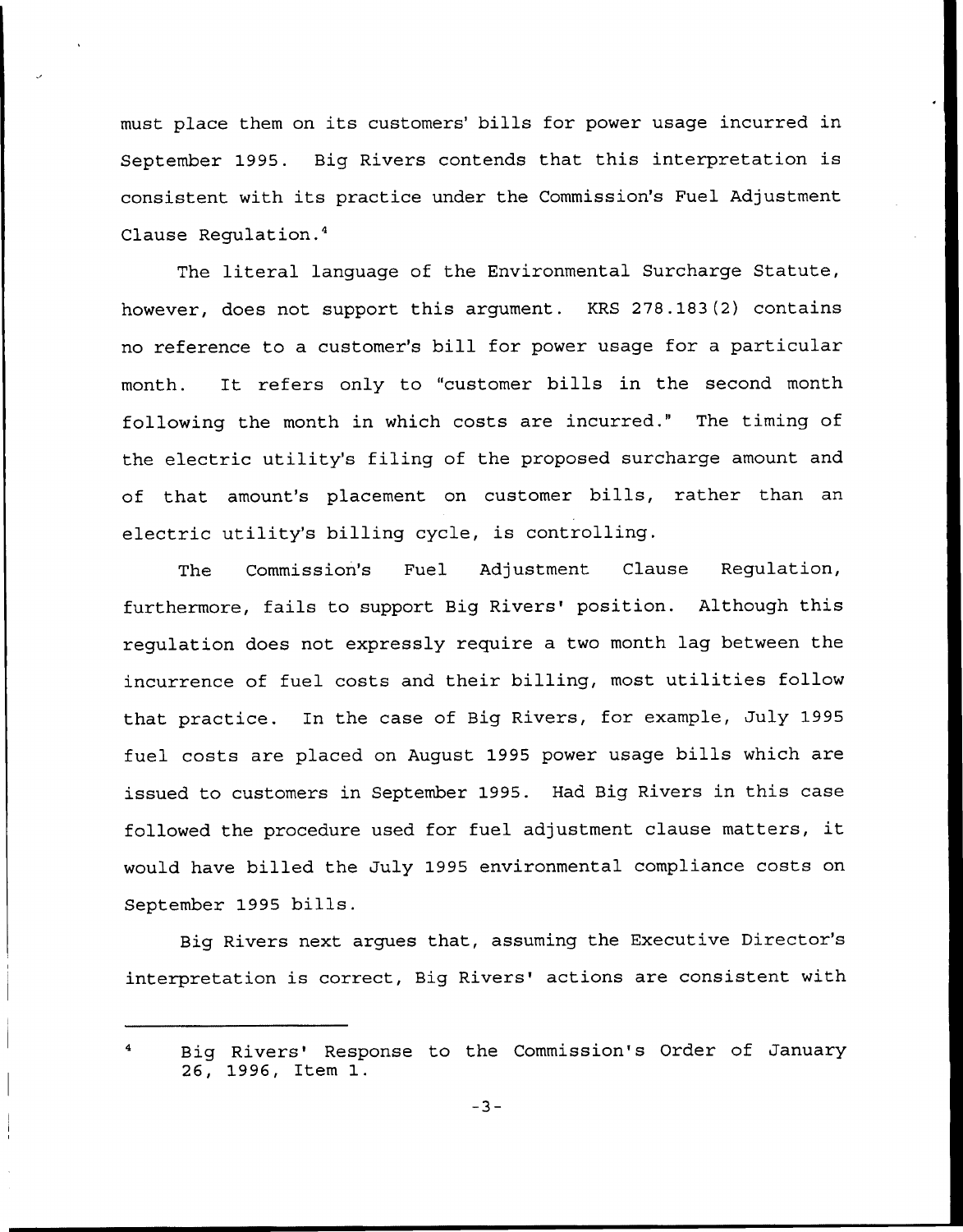that interpretation. Big Rivers filed notice of the surcharge amount with the Commission on September 20, 1995. As KRS 278.183(3) requires an electric utility to file the surcharge amount with the Commission ten days before it is scheduled to become effective, Big Rivers' proposed surcharge became effective on September 30, 1995. Since it issued its bills on September 30, 1995, Big Rivers argues, it has complied with the Environmental Surcharge Statute.

The Commission finds little merit to this argument. Big Rivers' filing expressly stated that the effective date of the proposed surcharge amount was October 1, 1995. Its filing of the proposed amount on September 20, 1995 does not alter this date. KRS 278.183(3) merely establishes minimum notice requirements. It does not provide that a proposed surcharge amount is effective after ten days notice. If an electric utility provides greater notice, the stated effective date of the surcharge report governs.

The record, moreover, fails to support the contention that Big Rivers issued its bills on September 30, 1995. While the bills are dated "September 30, 1995," Big Rivers concedes that the meter readings on which these bills are based were not taken until October 1, 1995 and that these bills were neither prepared nor mailed until October 1, 1995. Under these circumstances, the Commission cannot find that Big Rivers' July 1995 compliance costs were imposed as an adjustment on its September 1995 customer bills.

Finally, the Commission does not accept Big Rivers' argument that, by preventing the recovery of the July 1995 compliance costs,

 $-4-$